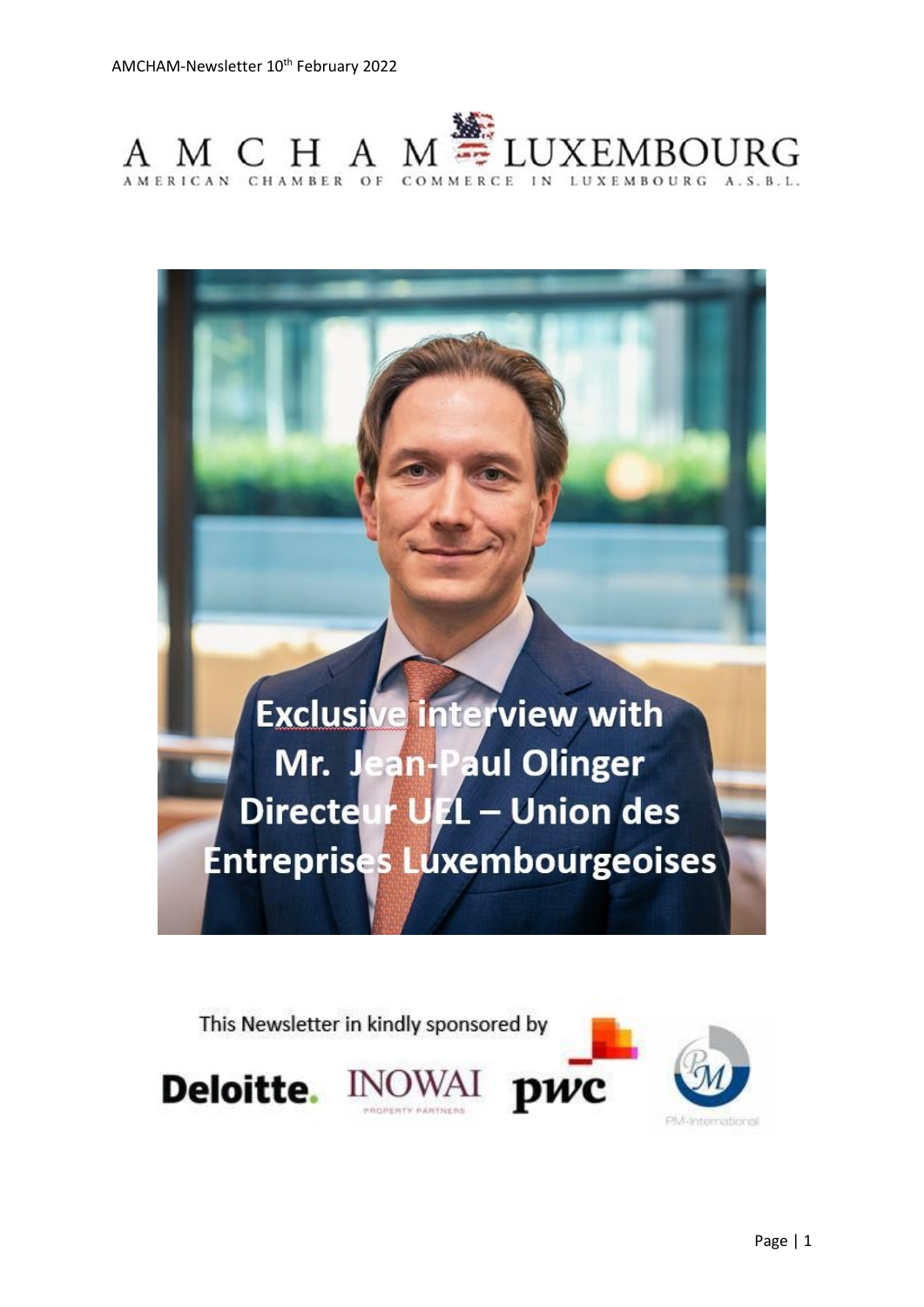

**A Message from our Chairman, Paul Schonenberg**

**Read [here](https://www.amcham.lu/newsletter/chairmans-remarks-10th-february-2022/)**



**Read our interview with Jean-Paul Olinger**

**Directeur UEL-Union des Entreprises Luxembourgeoises**

**Click [here](https://www.amcham.lu/newsletter/interview-with-jean-paul-olinger-directeur-uel-union-des-entreprises-luxembourgeoises/)**



**Where are we at and how do we get where we want to go? An interview with our President & CEO Paul Schonenberg** [here](https://www.luxtimes.lu/en/sponsored/2022-where-are-we-at-and-how-do-we-get-where-we-want-to-go-61f93f7cde135b9236551f3b)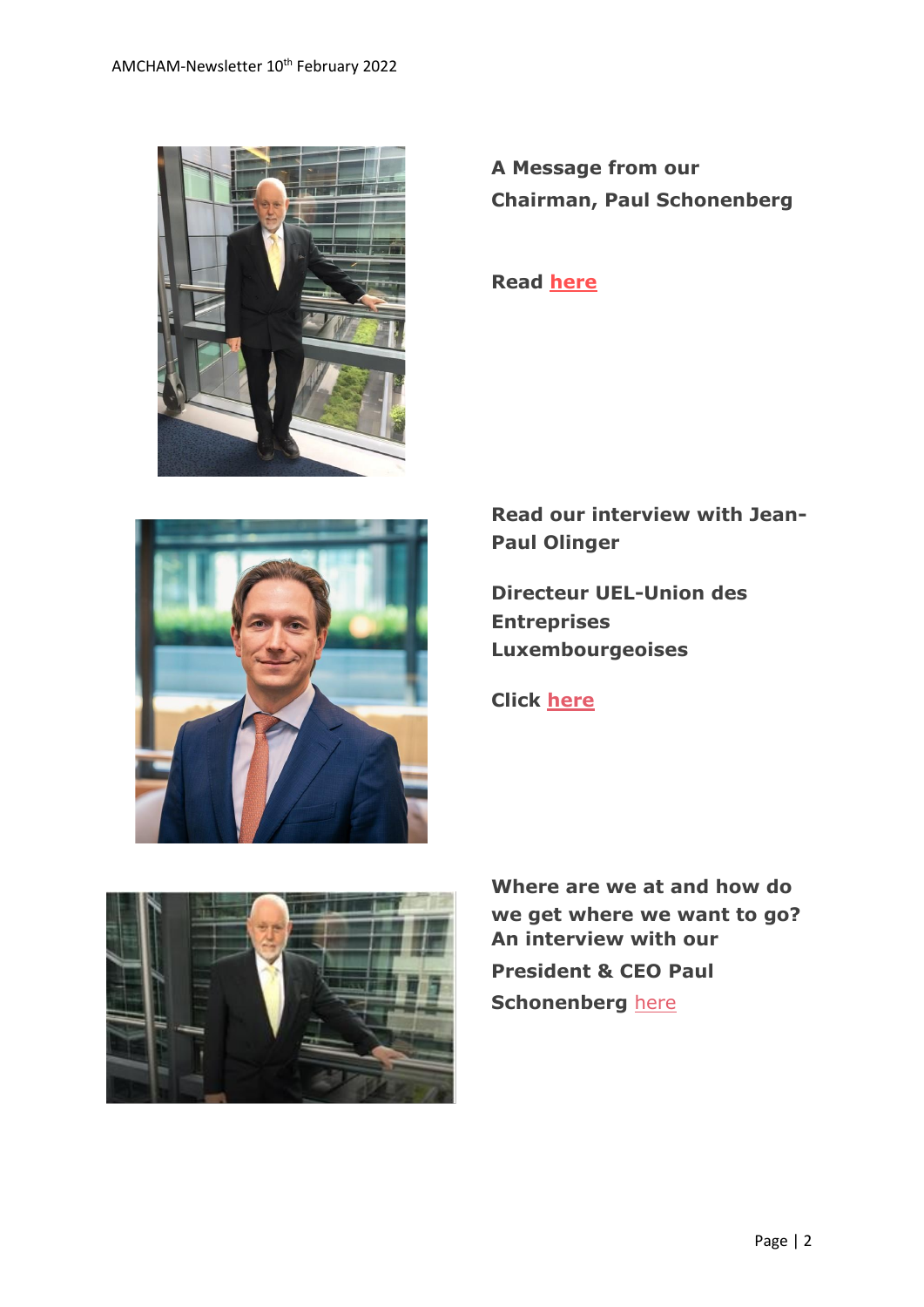



**HSBC announces new Country Chief Executive Officer for Luxembourg effective March 1st, 2022**

**Read [here](https://www.amcham.lu/wp-content/uploads/2022/02/HSBC-announces-new-CEO-in-Luxembourg.pdf)**





### **ABAL Luncheon: US Standing up to Russia's Aggression.**

On Monday 7 February 2022, the American Chamber of Commerce in Luxembourg (AMCHAM) held its first face-to-face ABAL luncheon in almost two years at the Cercle Munster.

**Read [here](https://chronicle.lu/category/american-chamber-amcham/39488-abal-luncheon-us-standing-up-to-russias-aggression) article by Chronicle.lu**

## **Securex Webinar February 24th 2022 at 10:00 am**

**Webinar Benefits in kind : a way to optimize the salary package**

**Read [here](https://www.amcham.lu/wp-content/uploads/2022/02/securex-hracademy.pdf)**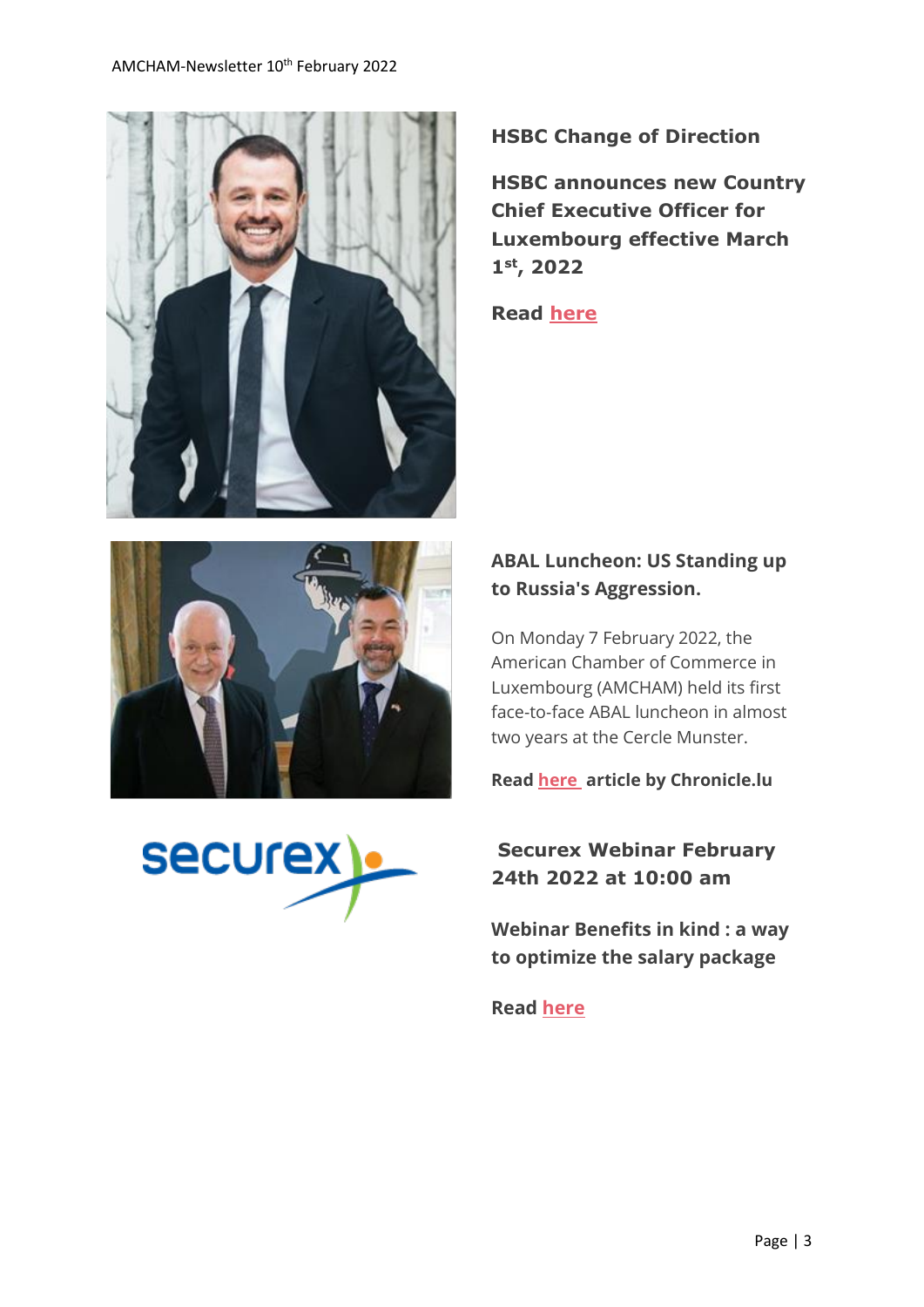



## **Profiling our AMCHAM Members**

Each week AMCHAM will highlight a few affiliated companies that we are proud to call our members.

**Click [here](https://www.amcham.lu/newsletter/profiling-our-amcham-members-10-february-2022/)**

**Going into our 48th week since the launch of the Amcham Member Benefits club, check out our web page [here](https://www.amcham.lu/amcham-benefits-club/)**

**Want to join the AMBC but you're not a member? Join [here](https://www.amcham.lu/amcham-benefits-club/ambc-card-for-non-members/)**

**New Partners [here](https://www.amcham.lu/newsletter/new-mbc-partners-as-of-10th-february-2022/)**

**Happy Valentine's Day** from our MBC Partners! **Special Valentine Day offers start right now!**

Check it out **[here](https://www.amcham.lu/newsletter/valentines-day-special-offers-for-mbc-card-holders/)**

**Heavenly Strawberry Tart See the recipe [here](https://www.amcham.lu/newsletter/recipe-strawberry-tart/)**





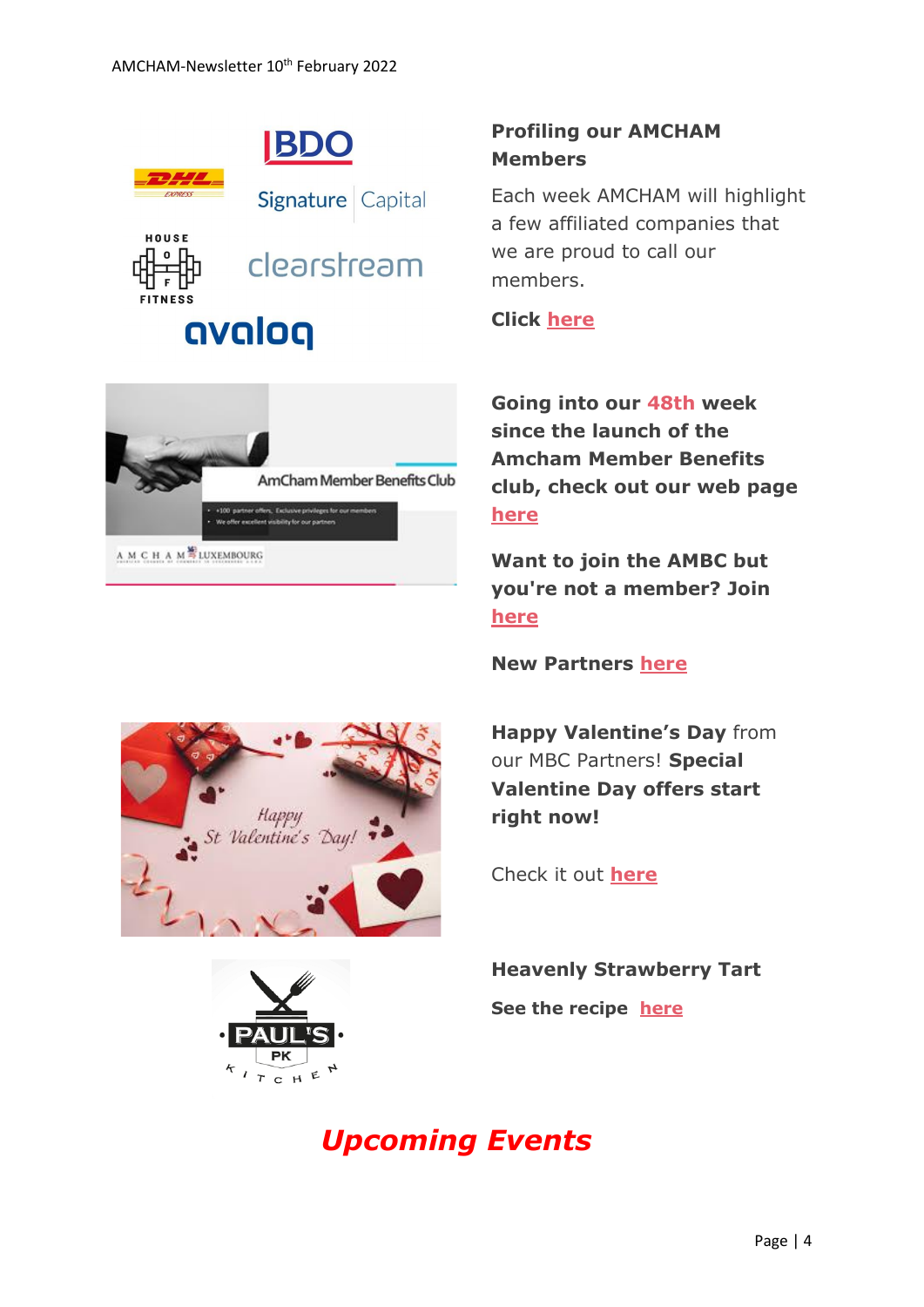

#### **Up your Cybersecurity Game:**

Worried about your wireless network being infiltrated? Not completely up to date on procedures and rules around cybersecurity? Keep forgetting your passwords and to back-up your data?

**Join our webinar [here](https://www.amcham.lu/events/up-your-cybersecurity-game/)**

**Amcham Thanksgiving 2022 Reservations are open for Sponsored & Corporate tables.** 



International<br>Women's Day 2022 #BreakTheBias  $\mathbb{P}^{\mathbb{P}^{\mathbb{P}^{\mathbb{P}}}}$ 



**Contact [here](mailto:daniel@amcham.lu)**

**Save the date- International Women's Day-8th March 2022, full details to come soon!**

**Read our Member News: Elvinger Hoss Read [here](https://www.amcham.lu/newsletter/cross-border-fund-distribution-update/?preview_id=18458&preview_nonce=03ebdb1071&_thumbnail_id=-1&preview=true)**

#### **Hogan-Lovells Read [here](https://www.amcham.lu/newsletter/hogan-lovells-news/)**